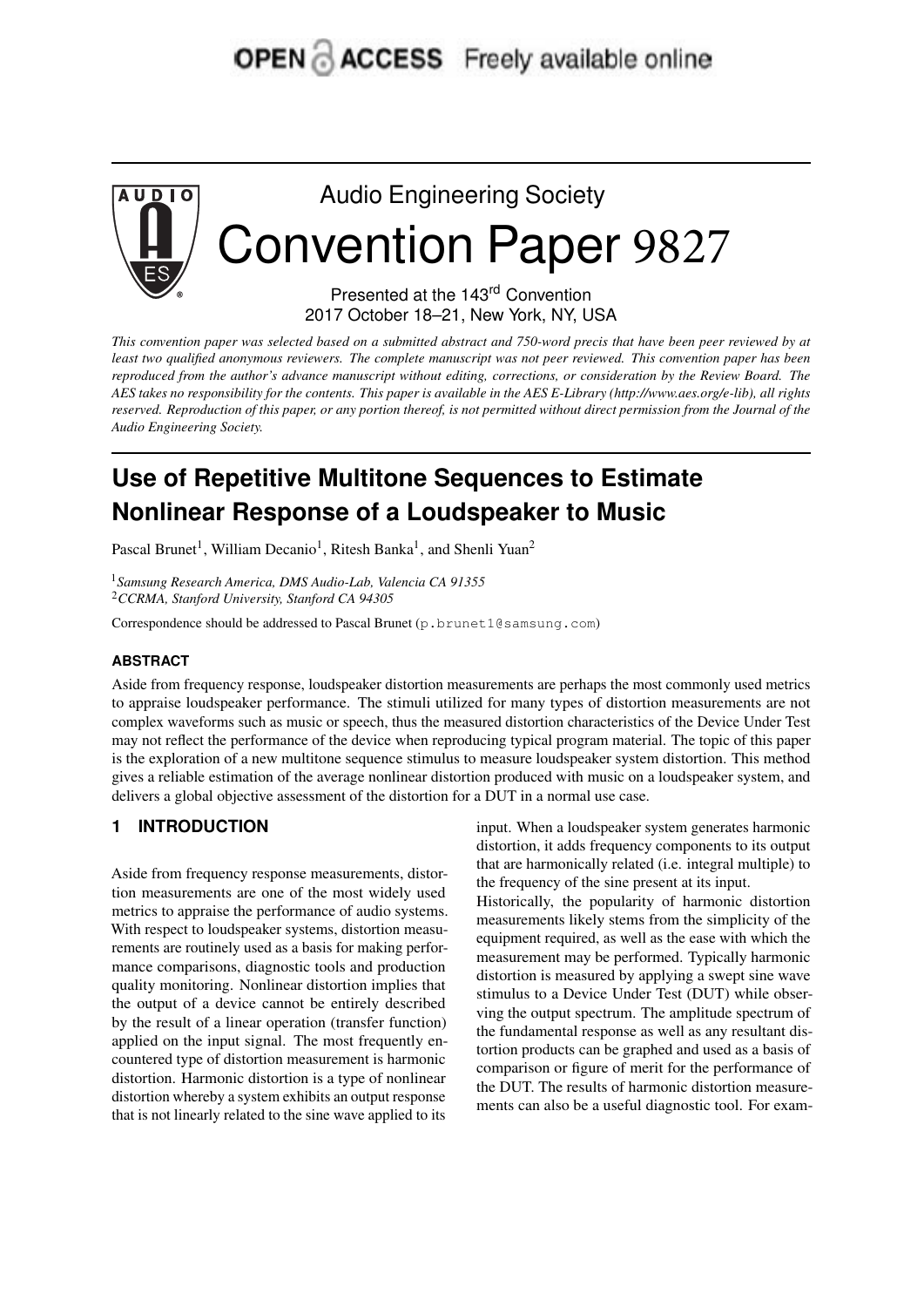ple, inspecting a graph of second- and third-harmonic distortion components can reveal insight into the mechanisms of distortion in transducers [1].

There are some common pitfalls that can arise with respect to the measurement and evaluation of harmonic distortion from loudspeaker systems. Generally speaking, a swept sine doesn't account for distortion terms that fall outside of system bandwidth nor fall on the fundamental. Also, a simple spectral analysis cannot distinguish between noise and weak sine components. This necessitates the distortion measurement be conducted in an environment with a low noise floor, such as an anechoic chamber, to avoid contamination issues that can affect accuracy of the measurement.

Many harmonic distortion measurements use a sine wave stimulus that sweeps from low to high frequencies. This may cause misleading results when attempting to characterize the harmonic distortion and acoustic output of powered systems. The leading low-frequency portion of the sweep can activate a system's compressor/limiter protection yielding different SPL/distortion characteristics than would be observed during operation with a high to low sweep or a actual program material. This is particularly true for active systems which have significant equalization boost applied to low frequencies.

Similarly, for resonant systems, sweep-up can give different results than sweep-down and both are biased [2]. Although not exclusive to harmonic distortion measurements, the correlation between measured harmonic distortion and the perception of audibly objectionable performance is problematic [3, 4, 5, 6]. This is further compounded by the differences of signal characteristics (crest factor, test spectrum) between typical test stimuli and actual program material. As previously noted, for the case of harmonic distortion measurements, the stimuli utilized for many types of distortion measurements are not complex waveforms such as music or speech, thus the measured distortion characteristics of the DUT may not typically reflect the performance of the device when reproducing music. Distortion can be estimated for music (and program material in general) using input-output coherence analysis [7], but this technique cannot discriminate between noise and distortion and is totally dependent on the music used. While harmonic distortion measurements essentially apply a single frequency tone as a stimulus, multitone distortion measurements simultaneously apply many frequency components, which facilitates the production of intermodulation distortion (sum and difference com-



Fig. 1: Distortion vs input level for different pieces of music. Distortion is estimated using inputoutput coherence analysis.

ponents), as well as harmonic distortion. Multitone stimuli possess signal characteristics that are closer to real music than single-tone stimuli. Further, as will be shown, the spectrum and crest factor properties of a multitone sequence can be tailored to closely mimic music, providing a more realistic means to assess the distortion characteristics of the system under test, while staying general enough to predict average results.

## **2 METHOD**

#### **2.1 Introduction and motivation**

As seen in Fig.1, distortion varies greatly with the music piece played. Strictly speaking, NonLinear Distortion (NLD) depends on the power spectrum and amplitude distribution of the stimulus signal. Therefore, in order to address the practically infinite variety of program material (music, speech, movie soundtracks...) that can be played on an audio system, a statistical approach is needed. The goal of our random multitone technique is to predict the NLD that will occur on average with program material.

#### **2.2 Theory and justification of new approach**

In this section we explain the method used to estimate the Stochastic Nonlinear Distortion (SNLD) of a system using a sequence of random-phase multitones. Our DUT model is described in Fig. 2. We consider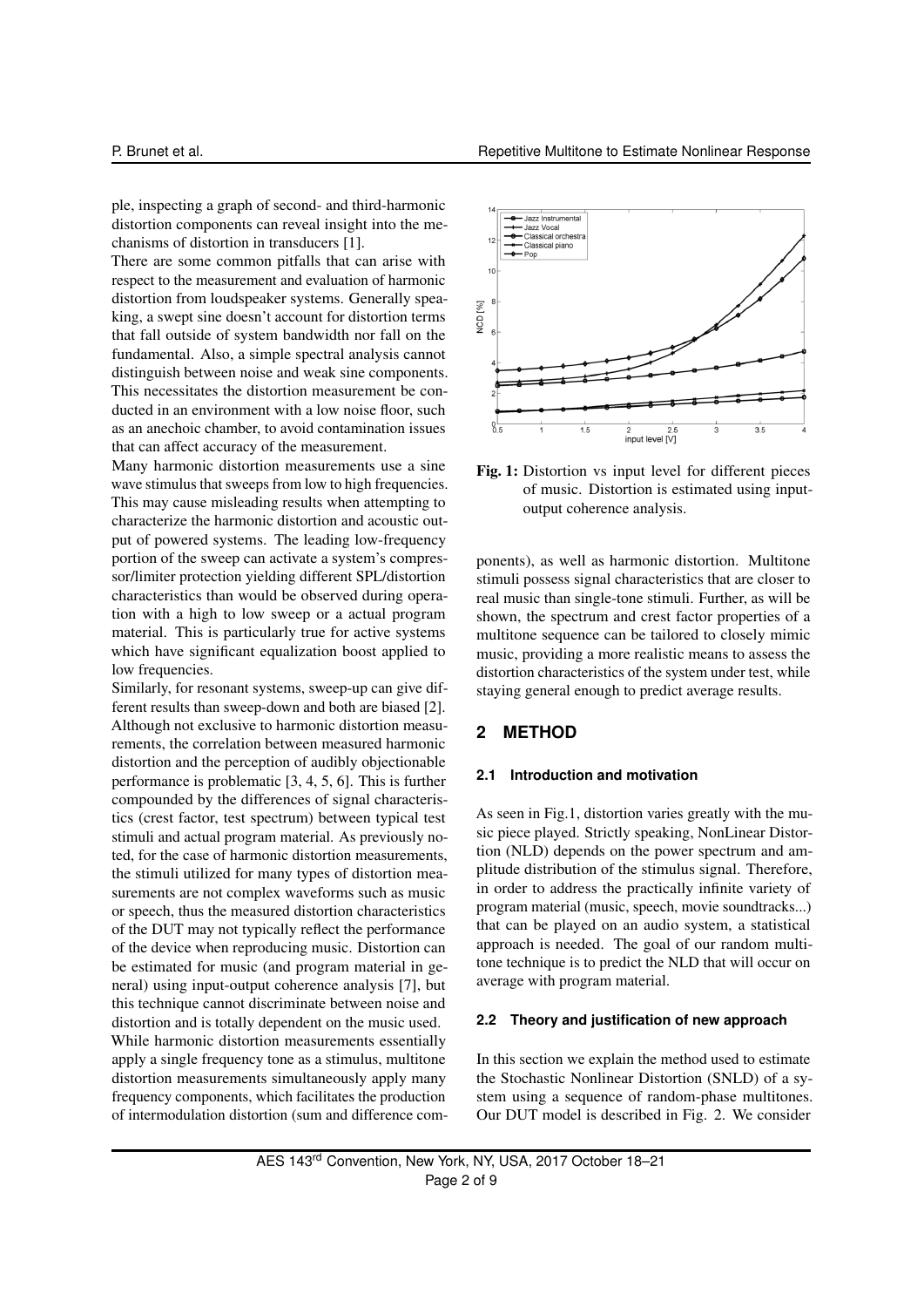

Fig. 2: General model for nonlinear DUT - *u*: stimulus, *yL*: linear response, *yNL*: nonlinear response, *nz*: output noise.

the DUT as a deterministic system with smooth nonlinearities (Volterra system). This model does not include random processes like rub and buzz, loose particles, air leak, port noise, etc. A signal through this kind of nonlinear system yields the sum of a linear response plus nonlinear contributions and measurement noise [7]. This additive model allows for extraction of the nonlinear contributions from a periodic stimulus with statistical processing.

To illustrate this concept, we have fed a full multitone with constant amplitude spectrum and random-phase into a simulated driver and calculated its sound pressure Frequency Response Function (FRF) ( Fig. 3). With a linear model of the driver, the FRF is smooth, independent of the random-phase. With a nonlinear model, the FRF shows random contributions added to the linear FRF that are uncorrelated along the frequencies and look like noise. Two different random realizations of the multitone result in two different FRF illustrating the dependence on the phase pattern. For each FRF measurement, the stimulus consists of two successive periods: the first one to reach steady state, long enough to let the transient die and the second for the FRF calculation. The method described below is inspired from [2].

#### **2.3 Stimulus creation, structure and parameters**

As an input signal, we use a full multitone with randomphase:

$$
u(t) = \sum_{k=-N/2+1}^{N/2-1} U_k e^{j\omega_k t}
$$
 (1)

The use of harmonic frequencies ensures a periodic signal:  $\omega_k = 2\pi k \frac{f_s}{N}t$ , where  $N/f_s$  is the multitone period. The phases  $\angle U_k$  are random, uniformly distributed on



Fig. 3: FRF linear system (Lin) vs. nonlinear system with two random multitone realizations (NL1, NL2). Nonlinear contributions look like added 'noise'.

 $[0,2\pi]$ . That phase distribution ensures a signal with random values and an amplitude distribution that tends asymptotically to a Gaussian law when  $N \rightarrow \infty$ . Each random-phase realization yields a specific time pattern. The amplitude spectrum  $|U_k|$  is constant and userdefined. The signal has a zero mean  $(|U_0| = 0)$ . Several multitone periods are then concatenated to form a sequence. A general sequence is composed of  $M \times (P+1)$  periods. Each group of  $P+1$  periods uses a particular realization of the random-phase pattern, and M successive realizations leads to  $M \times (P+1)$  periods. For each realization, the first period is disregarded as it contains settling transients for the system. Periodic signals allow the output noise to be averaged out and different realizations of the random-phase pattern allow the nonlinear distortion to be estimated.

#### **2.4 Spectral shaping (music profile)**

To predict the NLD that will occur with program material, the stimulus needs to have a similar power spectrum. Statistical studies have been performed on music and speech, and different recommendations for test signals exist. We tried the following profiles (Fig. 5): 'IEC' for IEC 60268-1 1985, [8], 'AESw' for AES preprint 4277 [9], and 'Pop' from an average of different popular music. Simulation with a nonlinear driver model shows that the NLD varies significantly from one spectral profile to the next (Fig. 6). The data suggest that the bass content is determinant for distortion.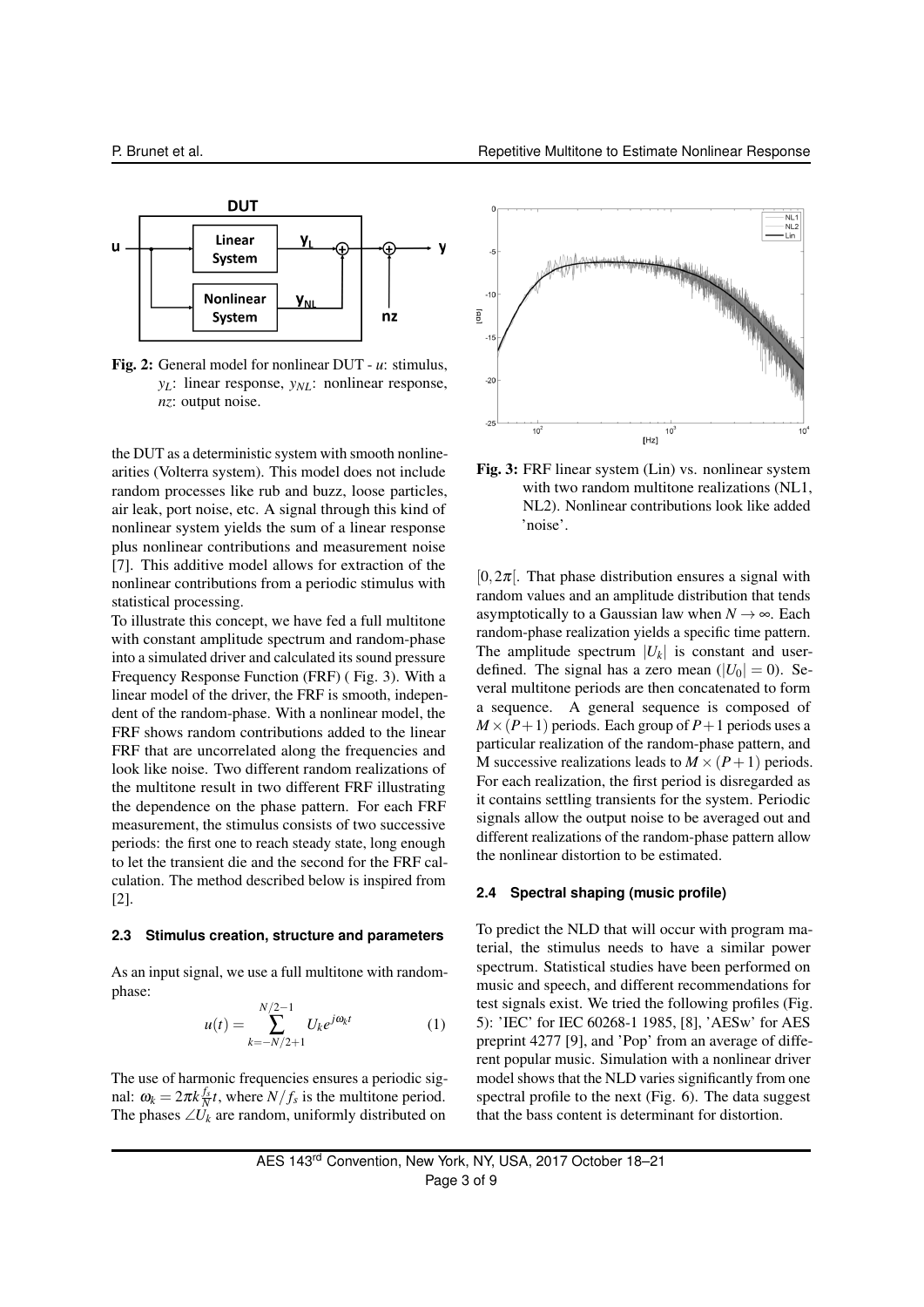

Fig. 4: Example of random-phase multitone. Each of the 5 blocks of 7 periods is created with a different random phase realization, resulting in a particular time pattern.



Fig. 6: NLD for different flavor of multitone signals





Fig. 5: Amplitude spectra for different flavors of multitone signals

Fig. 7: Amplitude distribution of different pieces of music compared to multitone with Laplace distribution.

## **2.5 Amplitude shaping: crest factor, Laplace vs Gaussian distribution**

The random-phase multitone has a Gaussian amplitude distribution. It is known that music and speech Probability Density Functions (PDF) are closer to Laplace distribution [10]. That can be seen in Fig. 7. To better imitate typical audio content we shape the amplitudes of the signal to obtain a Laplace PDF. The process is the following:

- $x=$  random multitone signal
- From Gaussian PDF  $(x \sim \mathcal{N}(0,1))$  to Uniform PDF  $(u \sim \mathcal{U}\left(-\frac{1}{2},\frac{1}{2}\right))$ :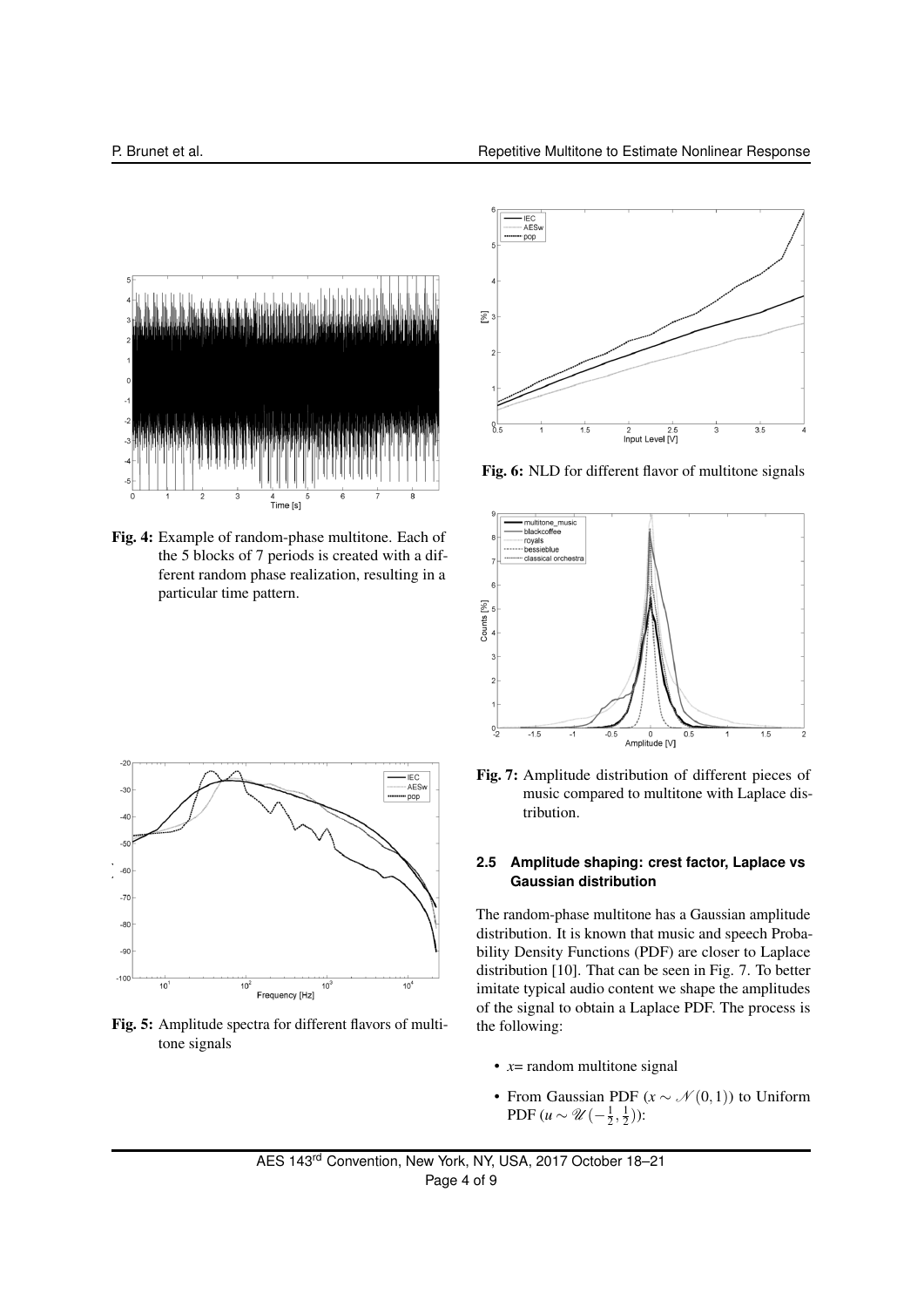$$
u = \text{erf}(\frac{x}{\sqrt{2}})
$$
 (2)

where  $erf(x)$  is the Gauss error function,

• From Uniform PDF to Laplace PDF (*y* ∼  $\mathscr{L}(0,1)$ :

$$
y = -\text{sign}(u)\ln(1 - 2|u|)
$$
 (3)

• Re-shape the amplitude spectrum, while keeping the phases:

$$
Y = DFT(y) \tag{4}
$$

$$
\tilde{y} = DFT^{-1}(\frac{AY}{|Y|})\tag{5}
$$

where *A* is the target amplitude spectrum and DFT stands for Discrete Fourier Transform.

The last step is necessary because the nonlinear process distorts the amplitude spectrum. The crest-factor goes from  $4(12 dB)$  up to  $7(17 dB)$ .

## **2.6 Analysis method: FFT and statistical analysis**

The analysis method is based on two assumptions:

- 1. The DUT is deterministic: same signal in, same signal out. Therefore the output variance on a sequence of periodic input signal for a given random realization is only due to the output noise.
- 2. The added NLD depends on multitone phase pattern. the variance over different random realizations is the sum of the variance due to nonlinearities and variance due to noise.

The statistical analysis of a sequential random multitone uses these two assumptions to estimate:

- 1. The best linear approximation (BLA) of the inputoutput FRF of the DUT,
- 2. The measurement noise power spectrum,
- 3. The stochastic NLD power spectrum,
- 4. A global figure of merit that quantifies the total amount of stochastic nonlinearities (SNLD).

After compensating for any input-output delay and disregarding the first period for each realization, we have  $P \times M$  frames to analyze. The DFT for each frame is calculated without time weighting. The windowing and associated spectral leakage is avoided thanks to the periodicity of the multitone within each frame. For each multitone frame, the output spectrum for a given period *p* of a given realization *m* is expressed by:

$$
Y^{[m,p]} = G_{BLA} U^{[m]} + Y_S^{[m]} + N Z^{[m,p]} \tag{6}
$$

where:

- The frequency index has been dropped for convenience,
- $Y^{[m,p]}$  is the DFT of the output period,
- *GBLA* is the linear FRF (BLA) , independent of the input random phases
- $U^{[m]}$  is the DFT of the input period, constant for the realization m
- $Y_{\rm S}^{[m]}$  $S<sub>S</sub>$ <sup>[*m*<sub>]</sub></sup> is the stochastic spectrum, dependent of the input random phases
- $NZ^{[m,p]}$  is the noise spectrum for the frame

Averaging is done first along the P periods of each realization m:

$$
G^{[m,p]} = \frac{Y^{[m,p]}}{U^{[m]}} \tag{7}
$$

$$
G^{[m]} = \frac{1}{P} \sum_{p=1}^{P} \hat{G}^{[m,p]} \tag{8}
$$

$$
\sigma_{nz}^{2[m]} = \frac{1}{P(P-1)} \sum_{p=1}^{P} \left| \hat{G}^{[m,p]} - \hat{G}^{[m]} \right|^2 \qquad (9)
$$

where  $G^{[m,p]}$  is the FRF estimate for the period,  $G^{[m]}$  is the average FRF for the realization, and  $\sigma_{nz}^{2[m]}$  is the sample noise variance.

Then, the BLA of the system FRF is obtained by averaging over M random realizations:

$$
G_{BLA} = \frac{1}{M} \sum_{m=1}^{M} G^{[m]} \tag{10}
$$

$$
\sigma_{BLA}^2 = \frac{1}{M(M-1)} \sum_{m=1}^{M} \left| G^{[m]} - G_{BLA} \right|^2 \qquad (11)
$$

$$
\sigma_{BLA,nz}^2 = \frac{1}{M^2} \sum_{m=1}^{M} \sigma_{nz}^{2[m]} \tag{12}
$$

AES 143rd Convention, New York, NY, USA, 2017 October 18–21 Page 5 of 9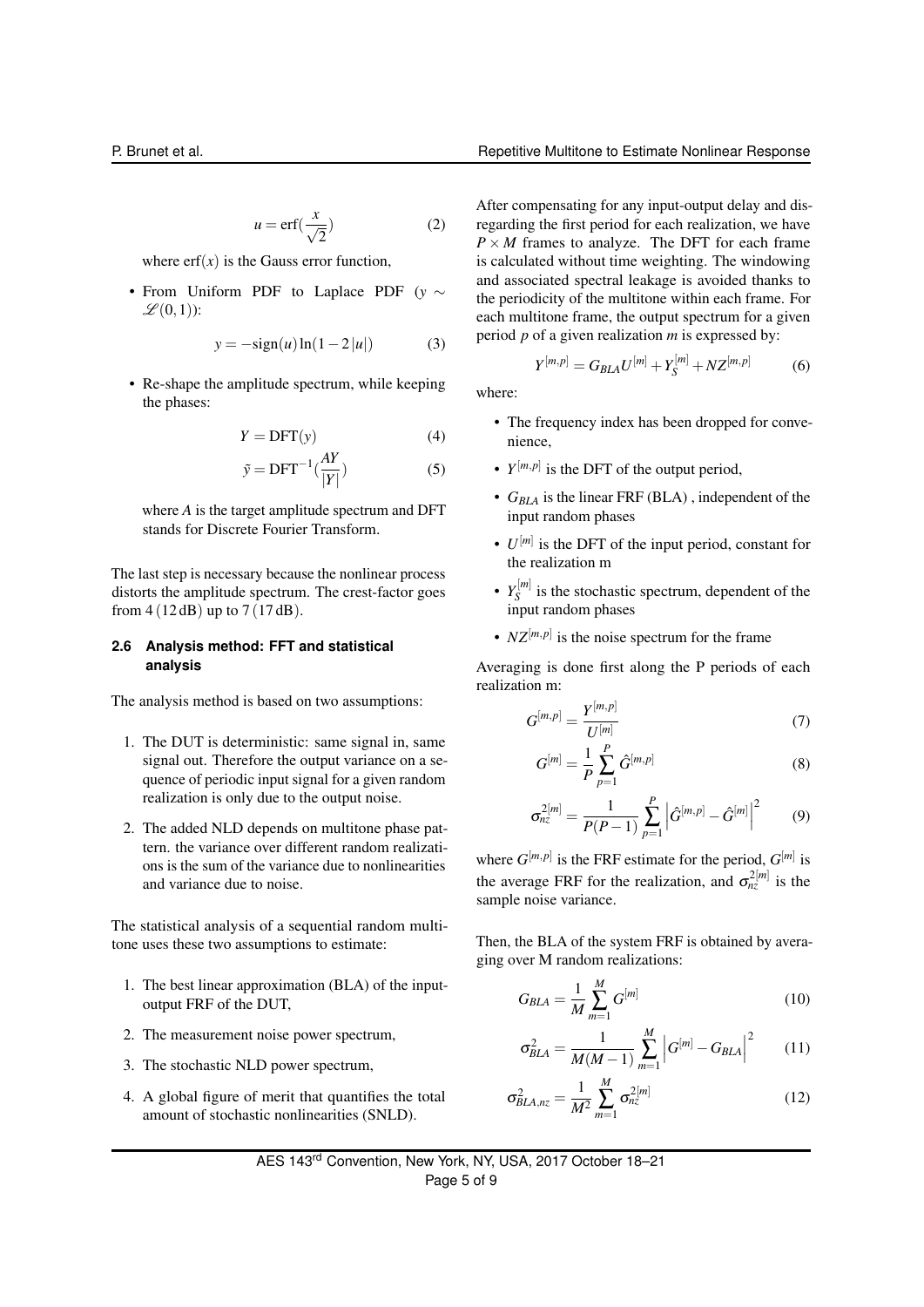

Fig. 8: Separate estimation of even- and odd-order NLD

where  $G_{BLA}$  is the BLA of the system FRF,  $\sigma_{BLA}^2$  is the total variance of the FRF, and  $\sigma_{BLA,nz}^2$  is the noise variance.

Finally, the variance due to nonlinearities can then be deduced by subtracting the noise variance from the total variance and the NLD for one realization can be estimated:

$$
\sigma_S^2 = \max(\sigma_{BLA}^2 - \sigma_{BLA,nz}^2, 0) \tag{13}
$$

$$
\hat{Y}_S = M \sigma_S U_0 \tag{14}
$$

$$
SNLD = \frac{\|\sigma_S U_0\|}{\|G_{BLA}U_0\|} \tag{15}
$$

where  $\sigma_S^2$  is the BLA variance due to NLD,  $\hat{Y}_S$  is the estimated NLD spectrum (for one realization),  $U_0$  is the multitone amplitude spectrum (constant) and  $\|.\|$ stands for the 2-norm. See [2] for detailed explanations and justifications.

#### **2.7 Alternatives**

In this paper we use full multitones where all harmonics are excited. Other variants can be used where only some selected harmonics are active. The use of multitone with odd-only harmonics gives the means to distinguish between odd and even order nonlinearities (see Fig. 8). When odd-only harmonics are excited, even-order nonlinearities produce only terms at even frequencies, which are easily detected in the output



Fig. 9: Large signal parameters of simulated driver.

spectrum. Similarly, odd nonlinearities produce oddorder terms only. These can be detected as well if some odd harmonics are not excited (e.g. one randomly chosen in every 3 successive harmonics).

As an other alternative, an harmonic grid with randomly placed non-excited frequencies makes it possible to estimate the NLD by measuring the output level at the non-excited frequencies and interpolating over neighboring frequencies. This method enables a fast evaluation of the NLD with only one realization, with the drawback of increased variability of the results.

#### **3 RESULTS**

#### **3.1 Simulations**

First, we tested the method on a simulated loudspeaker. The model used is nonlinear and uses the large signal parameters depicted in Fig. 9 and measured on a KLIP-PEL system. We use a nonlinear state-space model that calculates recursively the output samples from the input samples and the excursion dependent parameters  $K_{ms}(x), Bl(x), L_e(x)$  of the loudspeaker [11].

We played music and multitone signals through the simulated loudspeaker at increasing rms levels. A pink noise of prescribed rms level has been added at the output to simulate measurement noise. The peak excursion was kept under 8 mm to stay within the operating range of the parameters. The music NLD was measured using input-output coherence analysis [7] and the resulting distortion metric is denoted Non-Coherent Distortion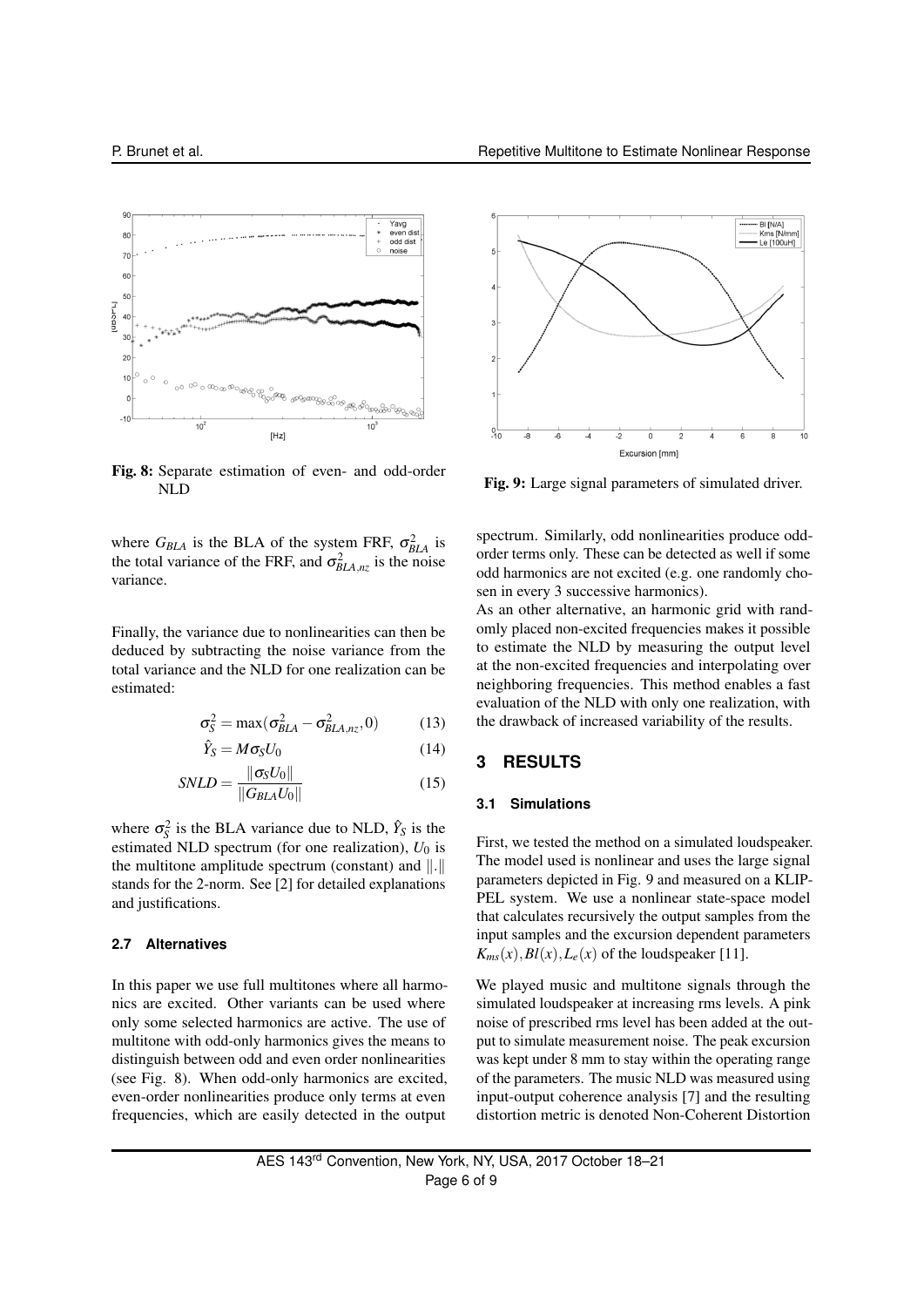

Fig. 10: Simulated driver with output noise. Output level = 104 dBSPL, Noise = 60 dBSPL,  $SNLD = 8\%$ .

(NCD). NCD is the ratio of non-coherent power to the output power. Fig. 10 shows how the SNLD algorithm is able to separate the BLA response, the output noise and the SNLD spectrum. A comparison with NCD on a pseudo-noise stimulus (with same power spectrum and amplitude distribution as the multitone) shows a good match with SNLD when the output noise level is low (Fig. 11). When the noise level increases, a bias appears on NCD for low Signal to Noise Ratio (SNR). It is worth noting that SNLD is much less sensitive to noise.

A comparison between multitones and different music pieces shows that the distortion figures are in the same range ( Fig. 12). It is interesting to note the great range of distortions obtained, due to different spectral and temporal shapes. The differences between NCD and SNLD are due to variance in the spectral domain and amplitude domain. Fine tuning the characteristics of the multitone can mimic different kinds of music like jazz, classical, metal, etc. SNLD has the nice property of having a steady rise with increasing input levels. That is not the case with NCD.

It is worth noting that multitone SNLD is a statistical analysis that uses a random input signal and is based on a sample variance. Therefore the SNLD values are also random and have a confidence interval that increases with the mean value. In other words, the variance of the distortion estimates increase with the expected value (Fig. 13). That is consistent with what we have seen with music signals (Fig. 1). Increasing the number



Fig. 11: Comparison SNLD vs. NCD with two different output noise levels)



Fig. 12: Music NCD vs Multitone SNLD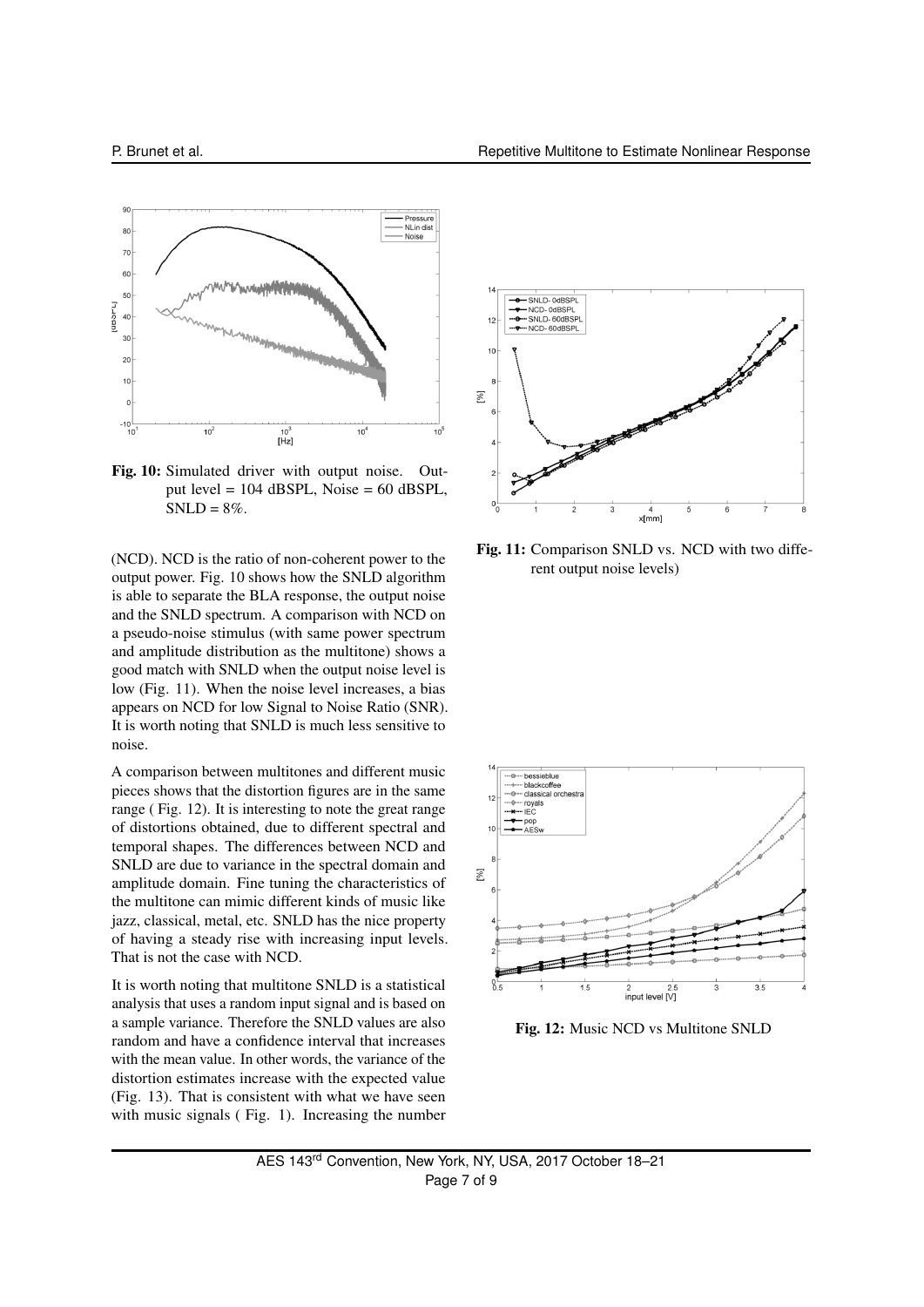

Fig. 13: Multitone SNLD 95% confidence interval.  $\bar{Y}$  $=$  mean value,  $\sigma$  = std-deviation

of multitone realizations will narrow the confidence interval of the SNLD estimates.

#### **3.2 Measurements**

To verify our simulation results, we performed distortion measurements on a loudspeaker using a multitone signal. National Instrument's USB-4431 acquisition card was used to play and record the signal. A GRAS  $\frac{1}{2}$ "microphone was placed 1 m away from the acoustic center of the loudspeaker. We developed our own custom software in LabVIEW to perform the measurements. The software can play different kinds of stimuli such as multitone and wav files. The user can also select a multitone with different kinds of spectral shapes. The measurements were done in a standard listening room. Because the multitone method relies on averaging, we did not need to perform it in an anechoic chamber and the measurements can be done in a standard listening room. We compared a high-end two-way bookshelf (speaker A) with a low-end system similar in configuration, shape and size (speaker B).

As expected from our simulations, the measurement of NLD vs input level with multitone are consistent with music (Fig. 14). As pointed out before, the distortion on music is limited for low input levels, due to the sensitivity to noise of the NCD method.

# **4 DISCUSSION**

For many years, harmonic distortion has ruled the roost as a mean for quantifying the distortion performance of



Fig. 14: Comparison of multitone SNLD vs. music NCD on speaker A and B.

loudspeaker systems. The multitone concept presented allows:

- Quantifying harmonic and intermodulation distortion using a stimulus with spectral and crest factor properties very similar to actual music.
- Tailoring spectrum and crest factor properties of the sequence to nearly match any genre of music. This opens the door for further study and possibly an industry consensus for adaptation of a standardized multitone sequence for loudspeaker distortion measurements.
- Averaging during the measurement to improve SNR and allow measurements in situ.
- Separation of noise, odd- and even-order distortion.

Areas of further investigation:

- The method investigated presents a time-averaged distortion. Is there a way to similarly measure instantaneous distortion? What are the perceptual differences of instantaneous distortion versus average distortion?
- Application of perceptual distortion models to the results of this method [12].